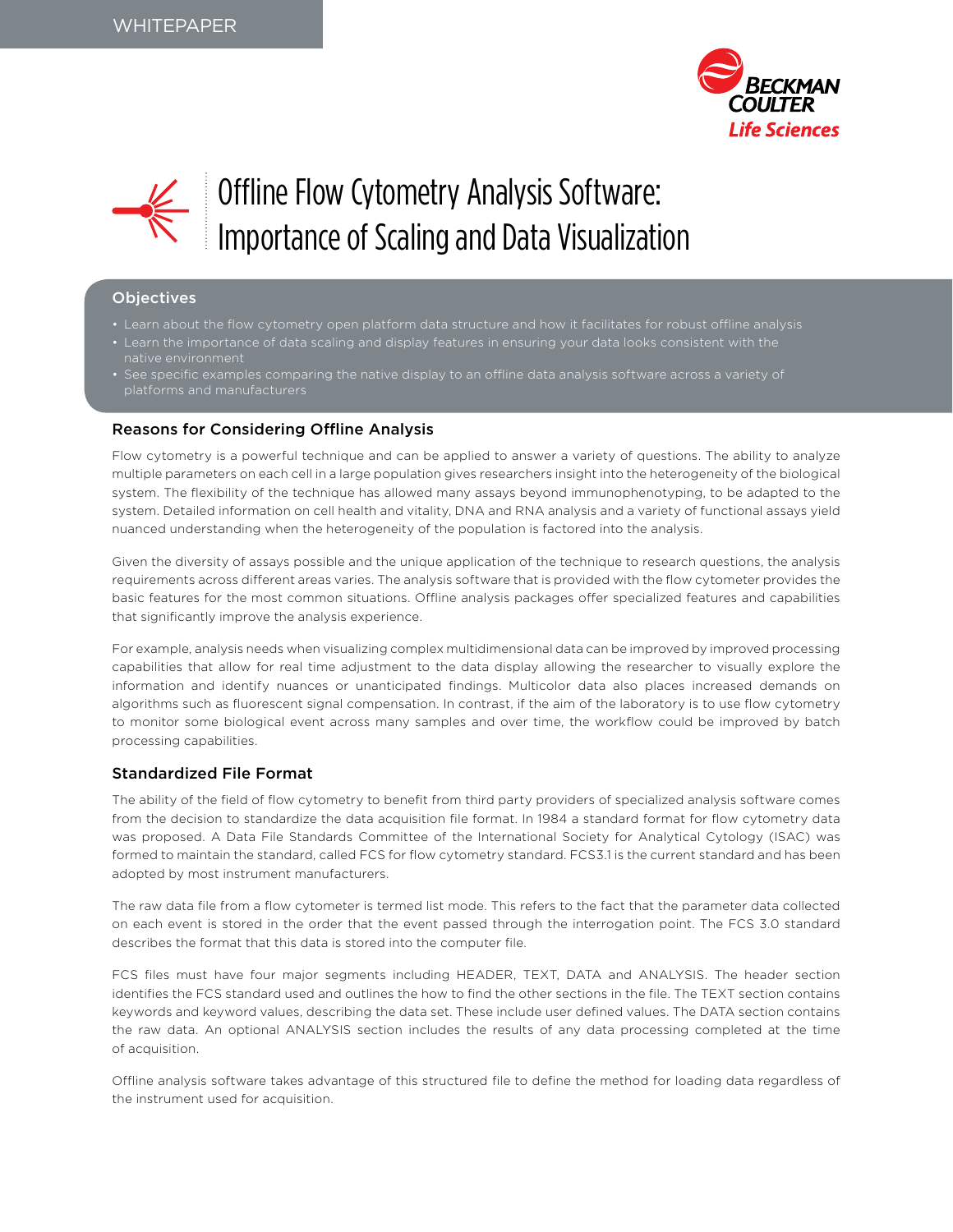## Visualizing Data

Each instrument manufacturer will have settings to scale the data for display during acquisition. Prior to FCS 3.1 data scaling was controlled by the file. With FCS 3.1 data scaling is now controlled by the software doing the analysis. To ensure that the data looks the same in the analysis software as it did during the acquisition, the instrument default preferences need to be applied.

FCS contains a keyword to identify the cytometer used for acquisition. Analysis software can read this keyword, \$CYT, and apply preferences that control the display of data and information. When loading the first file from a given instrument, the preferences for that instrument are established. These can then be refined by the user as needed.

The following example shows the instrument default settings that are available for adjustment in Kaluza Analysis Software.

## Kaluza Software Options and Defaults

The left list shows the all loaded names of the acquisition instrument. And each one contains its own Cytometer setting information.

The settings are described as below:

| <b>Options and Defaults</b>                                            |                                                                                                                       |                          |                |              |                |                          | x |
|------------------------------------------------------------------------|-----------------------------------------------------------------------------------------------------------------------|--------------------------|----------------|--------------|----------------|--------------------------|---|
| <b>Defaults</b><br><b>Options</b>                                      | <b>SCYT Defaults</b>                                                                                                  |                          |                |              |                |                          |   |
| i.<br>Defaults affect only newly created plots or data files.          |                                                                                                                       |                          |                |              |                |                          |   |
| ay como cry<br><default><br/><b>Cytometer Identification</b></default> |                                                                                                                       |                          |                |              |                |                          |   |
| CytoFLEX<br><b>Gallios</b><br>Ά                                        | <b>\$CYT value: Navios</b>                                                                                            |                          |                |              |                |                          |   |
| <b>MoFlo Astrios</b>                                                   |                                                                                                                       |                          |                |              |                |                          |   |
| CR 600                                                                 | Parameter Scale                                                                                                       |                          |                |              |                |                          |   |
| $\left( \mathsf{B}\right)$<br><b>Navios</b>                            |                                                                                                                       | Default                  | Min            | Max          | <b>Decades</b> | Width                    |   |
|                                                                        | Linear                                                                                                                | $\overline{\mathcal{L}}$ | $\mathbf{0}$   | 1048576      | N/A            | N/A                      | Ξ |
|                                                                        | Log                                                                                                                   | $\overline{\mathcal{L}}$ | 105            | 1048576      | 4              | N/A                      |   |
|                                                                        | Logicle                                                                                                               | $\overline{\mathcal{L}}$ | $-346$         | 1048576      | 4.5            | 0.1                      |   |
| 'C                                                                     | <b>Parameter</b><br>Priority of signal measurements: $ Area \cdot   $ Height $\cdot   $<br><b>Data Set Identifier</b> |                          |                | Width $\sim$ |                |                          |   |
| D)                                                                     | Custom data set identifier:                                                                                           |                          | =DATASETNAME() |              |                |                          |   |
|                                                                        | <b>Scale Mode</b>                                                                                                     |                          |                |              |                |                          |   |
| Ε                                                                      | Scale mode: Legacy ▼                                                                                                  |                          |                |              |                |                          |   |
|                                                                        |                                                                                                                       |                          |                |              |                | Restore initial settings |   |
|                                                                        |                                                                                                                       | OK                       | Cancel         | Apply        |                |                          |   |

A \$CYT value, which is the instrument identifier.

**B.** Parameter Scale grid, it is used to set the default axis display setting.

 There are 3 axis instrument identifier. "Linear" "Log" and "Logicle". The grid has 3 rows to let the user set display setting for each kind of axis. The "Min" column is the displayed minimum vaue for an axis, and "Max" column is the displayed maximum value for an axis. The "Decades" is only used in Log or Logicle axis. The "Width" is the Negative Percentage value for Logicle axis. Use the axis setting from FCS file. If the "Default" column check-box is checked, the Kaluza would work the same as Kaluza 1.5a. User could change the settings by unchecking the "Default" checkbox, and input the valid expected value in the corresponding cell of grid.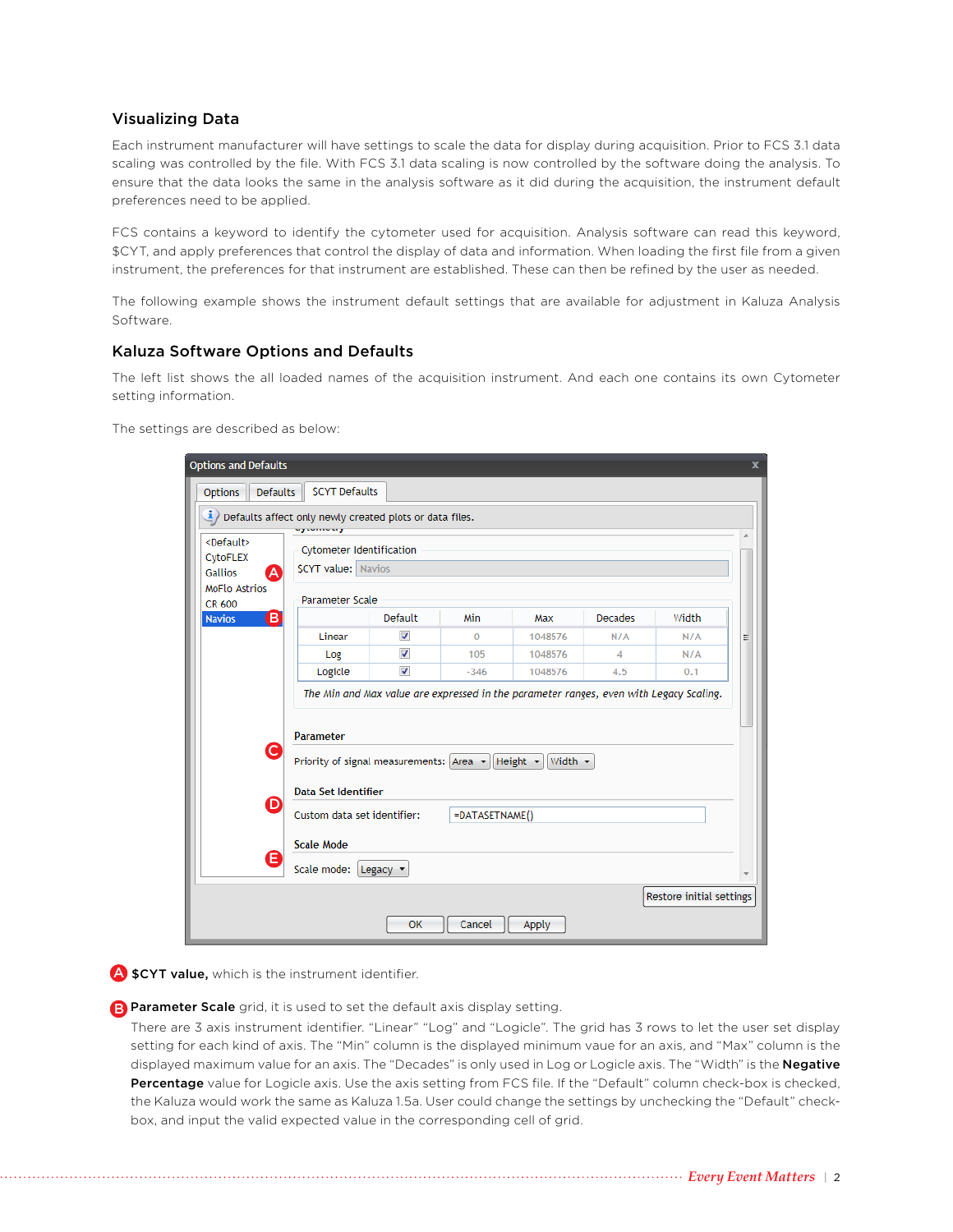## C Parameter

The priority of signal measurement (Area, Height, Width). The first signal measurement listed must be the one with the highest resolution on the acquisition instrument. When there are multiple measurements captured for a given PMT, Kaluza uses this order to determine which parameters to use for setting up Compensations and which plots are displayed when Add All Plots is selected.

## D Data Set Identifier

The default formula used to identify Data Sets when loading new data files(\* .lmd, \* .fcs). The Data Set Identifier is used in the Data Set column in the Analysis List, as well as anywhere the Data Set name is shown throughout the software.

NOTE The formula may include keywords from the FCS header information, or other custom content.

## Scale Mode

Configures the default plot axis scale:

- Full Range scale would make the axis scale to real event data.
- Legacy scale would make the axis scale to maximum 1024, same as Kaluza 1.3 or before.
- Astrios scale changes several Kaluza defaults to provide the means to recreate plots that were created in the Astrios acquisition software.
- NOTE Astrios is a Scale Mode option only when Astrios is listed as an available instrument on the left side of this window.

| <b>Options and Defaults</b>                                               | $\mathbf x$ |  |  |  |  |  |  |
|---------------------------------------------------------------------------|-------------|--|--|--|--|--|--|
| <b>SCYT Defaults</b><br>Defaults<br><b>Options</b>                        |             |  |  |  |  |  |  |
| $\mathbf{i}$ ) Defaults affect only newly created plots or data files.    |             |  |  |  |  |  |  |
| Custom data set identifier:<br>=DATASETNAME()<br><default></default>      |             |  |  |  |  |  |  |
| CytoFLEX<br><b>Scale Mode</b><br><b>Gallios</b>                           |             |  |  |  |  |  |  |
| <b>MoFlo Astrios</b><br>Scale mode: Legacy $\blacktriangledown$<br>CR 600 |             |  |  |  |  |  |  |
| Ē<br><b>Navios</b><br><b>Quadrant Names</b>                               |             |  |  |  |  |  |  |
| $\triangledown$ Use default                                               |             |  |  |  |  |  |  |
| Default<br>Increment way: Alphabet v<br>Base name:                        |             |  |  |  |  |  |  |
| Postfix name:<br>$-+$                                                     |             |  |  |  |  |  |  |
| $++$<br>$-+$                                                              |             |  |  |  |  |  |  |
| $+ -$<br>н.                                                               |             |  |  |  |  |  |  |
| <b>Statistics</b><br>Ξ<br>$\mathbf \Theta$                                |             |  |  |  |  |  |  |
| Absolute count calibration keyword:<br><b>@ABSCALFACTOR</b>               |             |  |  |  |  |  |  |
| LIS<br>A                                                                  |             |  |  |  |  |  |  |
| Sample ID keyword:<br>@SAMPLEID1                                          |             |  |  |  |  |  |  |
|                                                                           |             |  |  |  |  |  |  |
| Restore initial settings                                                  |             |  |  |  |  |  |  |
| OK<br>Cancel<br>Apply                                                     |             |  |  |  |  |  |  |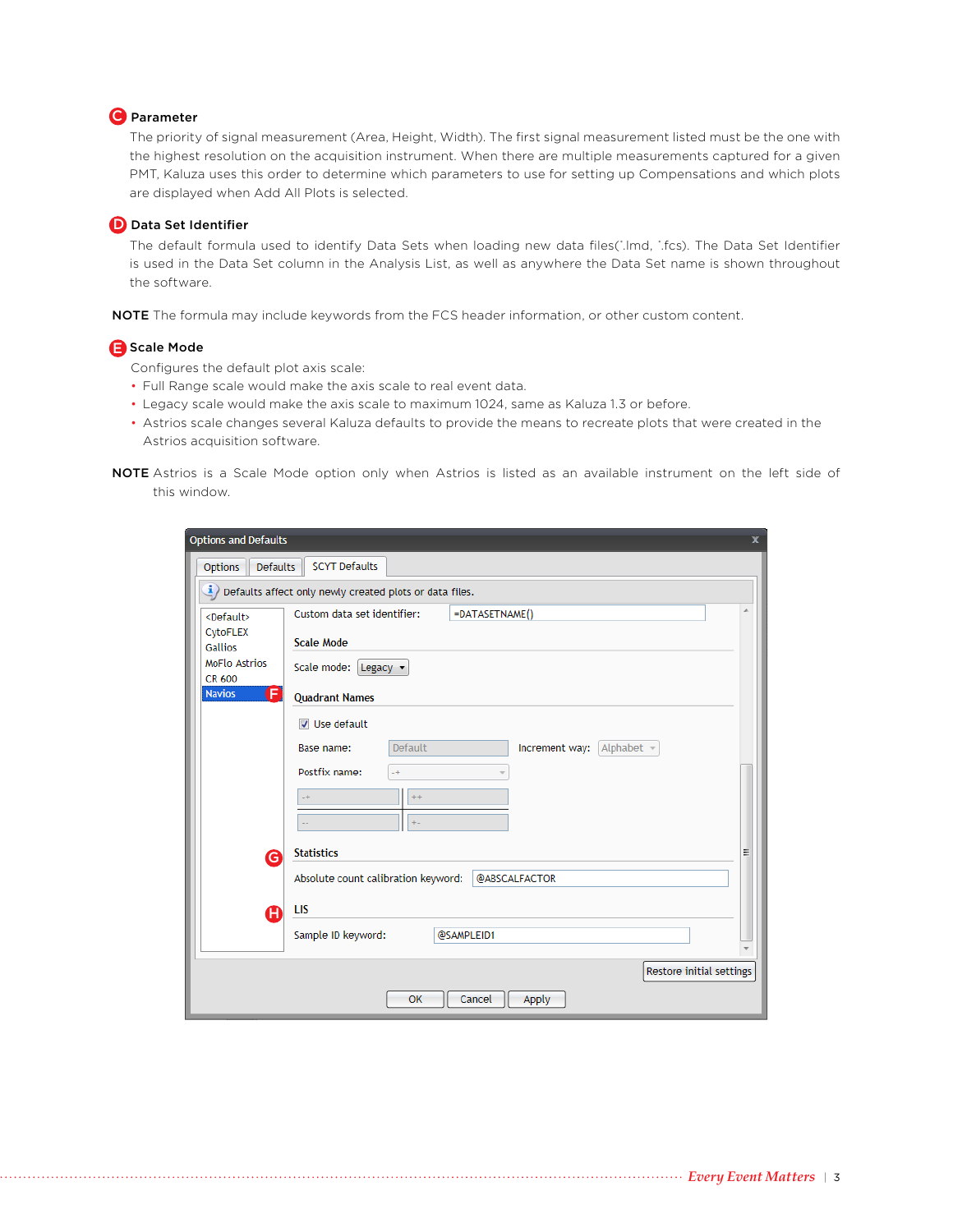## **F.** Quadrant Names

The Quadrant Names section allows you to update the naming settings for Quadrant gates. Here, you can choose to use the default gate names or customize the components of Quadrant gate names, including the following:

Base Name: The name of the quadrant begins with the Base Name. The Base Name is the same in every quadrant.

Increment Way: How names are incremented. Options include: Alphabet / Number

## **G** Statistics

Allows you to set/change the Absolute Count calibration keyword.

NOTE The Absolute Count keyword defines the calibration factor of the beads used with this sample if Flow-Count or similar absolute calibration particles are used. If the calibration factor is not provided, this keyword contains "NOT SET".

## $\bf B$  Lis

Allows you to set/change the Laboratory Information System (LIS) Sample ID Keyword.

## Data Examples

In order to compare data visualization of Kaluza software files from various instruments were collected. We obtained the resulting FCS files from the acquisition, reports documenting the user defined plots, indicating the native scaling, and statistics. The FCS files were then loaded into Kaluza and the same plots and statistics were generated.

Presented plots and values are for illustrative purposes only and are based on customer reported data. Some information has been modified to simplify the presentation. Individual results may vary.

#### CytoFLEX Flow Cytometer\* (Beckman Coulter)

Top row shows CytoFELX data analyzed with CytExpert software. Bottom row shows the same plots generated within Kaluza after importing the FCS file.



Exported Statistics show consistent numbers and % gated. Variation in the MNC gate is due to the manual placement of that gate.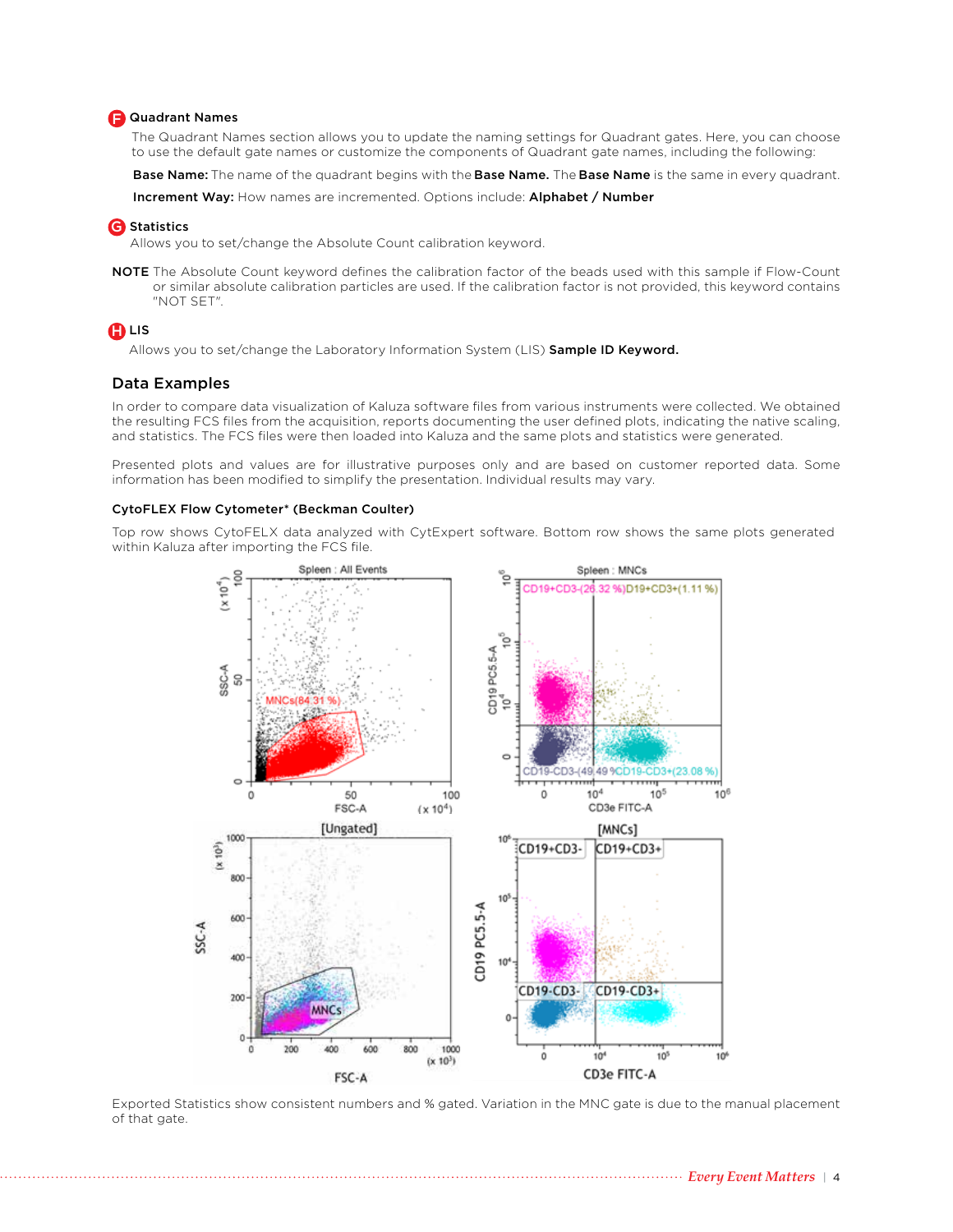#### **Table 1: CytExpert Statistics Table.**

| Tube Name: Spleen<br>Sample ID: |        |          |          |
|---------------------------------|--------|----------|----------|
| Population                      | Events | % Total  | % Parent |
| All Events<br>$\vee$ 1          | 30170  | 100.00 % | 100.00 % |
| <b>MNCs</b><br>$\vee$ 1         | 25437  | 84.31 %  | 84.31 %  |
| $CD19+CD3+$                     | 282    | 0.93 %   | 1.11 %   |
| CD19+CD3-                       | 6696   | 22.19 %  | 26.32 %  |
| CD19-CD3-                       | 12589  | 41.73 %  | 49.49 %  |
| CD19-CD3+                       | 5870   | 19.46 %  | 23.08 %  |

#### **Table 2: Kaluza Statistics Table.**

| Gate |             | <b>Number %Total %Gated</b> |              |                      |
|------|-------------|-----------------------------|--------------|----------------------|
| All  |             |                             |              | 30,170 100.00 100.00 |
|      | <b>MNCs</b> |                             |              | 25,952 86.02 86.02   |
|      | CD19+CD3-   |                             |              | 6,694 22.19 25.79    |
|      | CD19+CD3+   | 279                         | 0.92         | 1.08                 |
|      | CD19-CD3-   |                             | 13,054 43.27 | 50.30                |
|      | CD19-CD3+   |                             | 5,925 19.64  | 22.83                |

\* For research use only. Not for use in diagnostic procedures.

#### MoFlo XDP Cell Sorter\* (Beckman Coulter)

Top row shows MoFlo Astrios data analyzed with Summit software. Bottom row shows the same plots generated within Kaluza after importing the FCS file.



\* For research use only. Not for use in diagnostic procedures.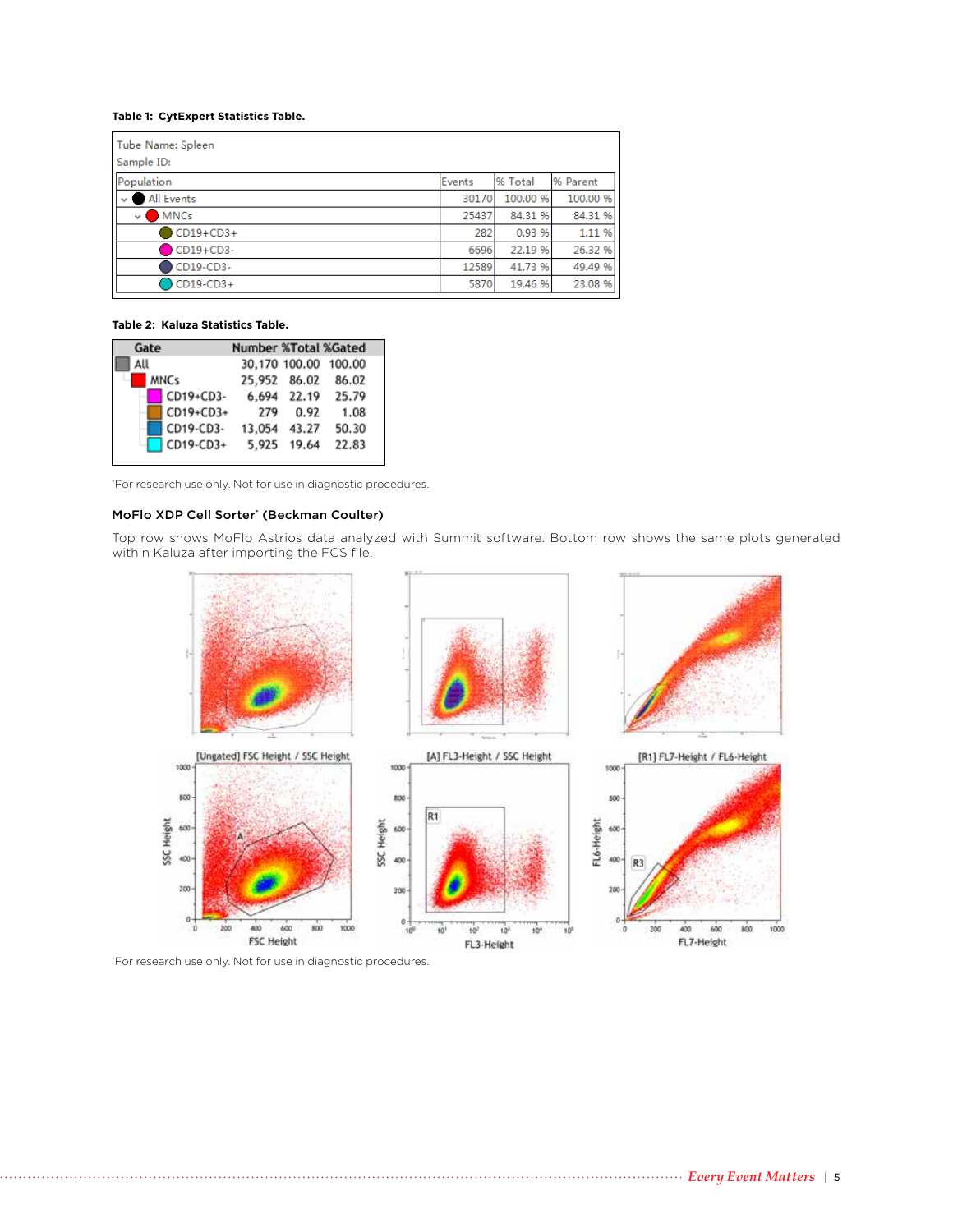#### BD FACSVerse™ Flow Cytometer\* (BD Bioscience)

Top row shows FACSVerse data analyzed with FACSuite software. Bottom row shows the same plots generated within Kaluza after importing the FCS file.



#### **Table 3: FACSuite Statistics**

| <b>Statistics</b>                                            |       |       |       |       |  |  |  |
|--------------------------------------------------------------|-------|-------|-------|-------|--|--|--|
| Events   % Parent   % Grandparent   % Total  <br><b>Name</b> |       |       |       |       |  |  |  |
| Tube_001:Tube_001:G0/G1                                      | 5,385 | 52.02 | 51.31 | 41.67 |  |  |  |
| Tube_001:Tube_001:G2/M                                       | 918   | 8.87  | 8.75  | 7.10  |  |  |  |
| Tube 001:Tube 001:S                                          | 3.596 | 34.74 | 34.26 | 27.82 |  |  |  |

## **Table 4: Kaluza Statistics**

| Tube 001          |  |          |                   |                                |  |  |  |
|-------------------|--|----------|-------------------|--------------------------------|--|--|--|
| Gate              |  |          |                   | Number %Total %Gated %GP Gated |  |  |  |
| G0/G1             |  |          | 5,382 41.64 51.79 | 48.86                          |  |  |  |
| G <sub>2</sub> /M |  | 898 6.95 | 8.64              | 8.15                           |  |  |  |
| l s               |  |          | 3,720 28.78 35.80 | 33.77                          |  |  |  |
|                   |  |          |                   |                                |  |  |  |

\* For research use only. Not for use in diagnostic procedures.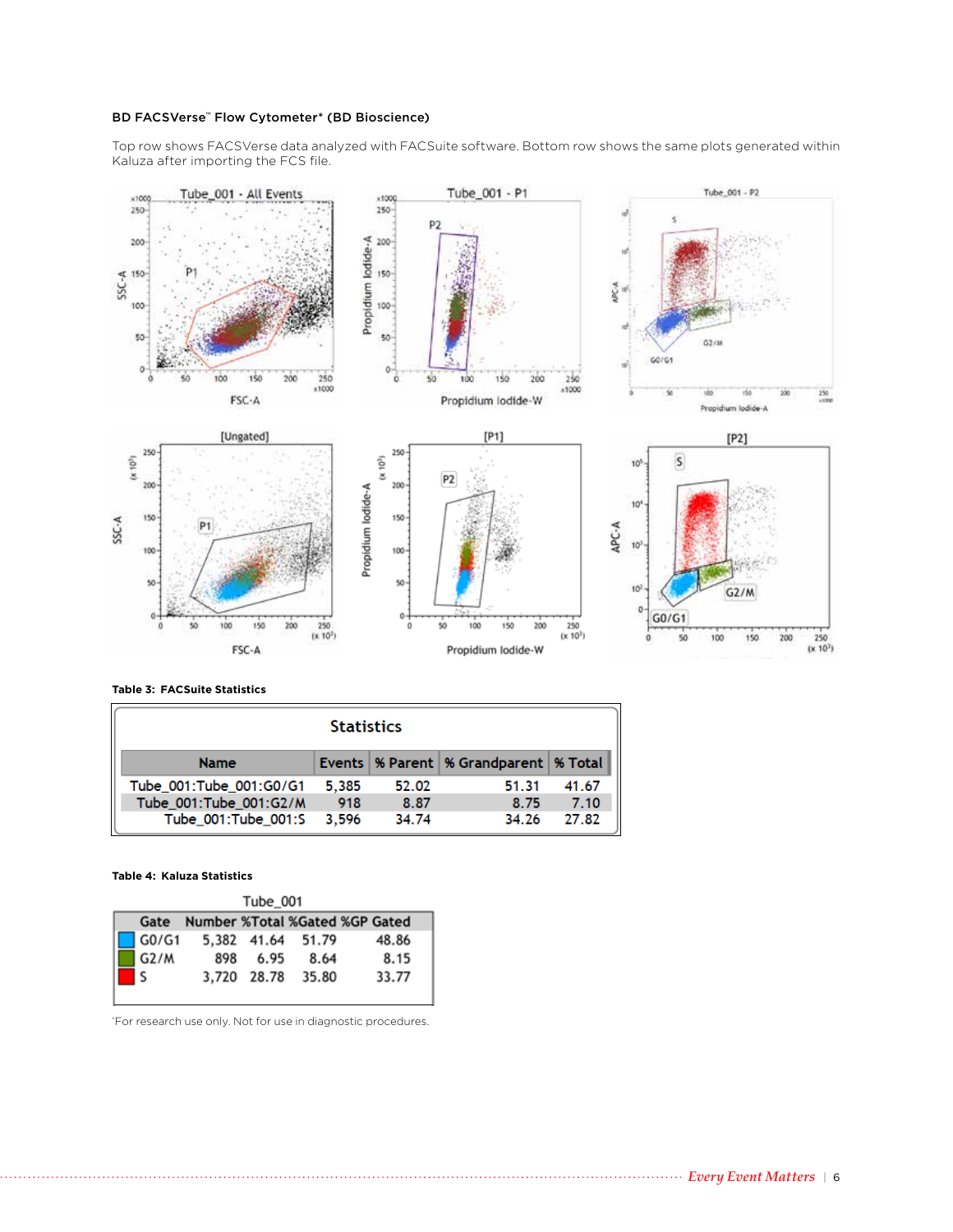#### BD FACSVerse™ Flow Cytometer\* (BD Bioscience)

Top row shows FACSCelesta data analyzed with FACSDIVA™ software. Bottom row shows the same plots generated within Kaluza after importing the FCS file.



|  |  | Table 5: BD FACSDIVA Statistics Table. |  |  |
|--|--|----------------------------------------|--|--|
|--|--|----------------------------------------|--|--|

| <b>Experiment Name:</b><br>Specimen Name:<br><b>Tube Name:</b><br>Record Date: |         |         | <b>THREE</b><br>Specimen_001<br>6 |                                      |                   |
|--------------------------------------------------------------------------------|---------|---------|-----------------------------------|--------------------------------------|-------------------|
| SOP:                                                                           |         |         | Administrator                     |                                      |                   |
| GUID:                                                                          |         |         |                                   | b33cd042-e6e0-4532-8b34-810334899961 |                   |
| Population                                                                     | #Events | %Parent | <b>CD16 FITC-A</b><br>Mean        | CD56 PE-A<br>Mean                    | CD3 APC-A<br>Mean |
| <b>All Events</b>                                                              | 12.991  | ####    | 6.729                             | 9.042                                | 4.721             |
|                                                                                |         |         |                                   |                                      |                   |
| P1                                                                             | 10,150  | 78.1    | 7.925                             | 10.296                               | 5,541             |
| $\times$ Q1                                                                    | 7.768   | 76.5    | 9.940                             | 13,082                               | 72                |
| Q <sub>2</sub><br>×.                                                           | 431     | 4.2     | 4.324                             | 6.493                                | 27.563            |
| $\times$ Q3                                                                    | 33      | 0.3     | 4,061                             | 161                                  | 74                |
| $\times$ Q4                                                                    | 1.918   | 18.9    | 640                               | 44                                   | 22.837            |

#### **Table 6: Kaluza Statistics Table.**

|                |        |               |         | Gate Number %Gated "FITC-A"-AMean-Logicle "PE-CF594-A"-AMean-Logicle "APC-A"-AMean-Logicle |          |
|----------------|--------|---------------|---------|--------------------------------------------------------------------------------------------|----------|
| All            |        | 12,991 100.00 | 6728.57 | 16787.86                                                                                   | 4720.71  |
| P <sub>1</sub> | 10,186 | 78.41         | 7836.62 | 18930.32                                                                                   | 5490.25  |
| Q1             | 7.766  | 76.24         | 9815.62 | 23990.09                                                                                   | 68.69    |
| Q2             | 509    | 5.00          | 4495.37 | 12160.73                                                                                   | 25344.56 |
| Q3             | 33     | 0.32          | 3898.56 | 616.53                                                                                     | 90.81    |
| Q4             | 1,878  | 18.44         | 627.75  | 163.48                                                                                     | 22623.49 |